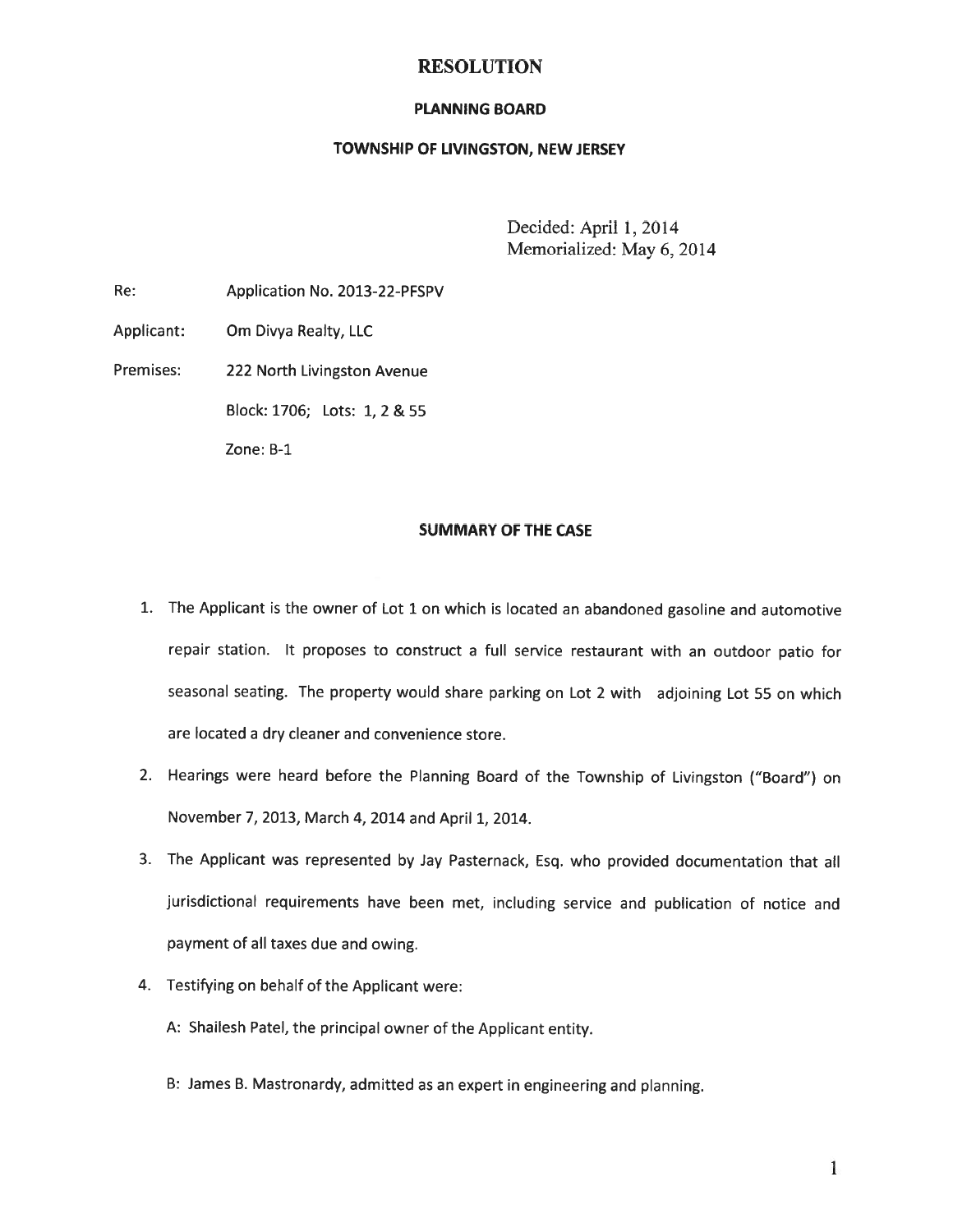C: Jose Carballo, of Jose Carballo Architectural Group, P.C., admitted as an exper<sup>t</sup> in architecture.

D: Michael T. Lanzafama, of Casey & Keller, admitted as an exper<sup>t</sup> in engineering and <sup>p</sup>lanning.

E: Brian Conway, of Casey & Keller, admitted as an exper<sup>t</sup> in landscape architecture.

- 5. Members of the public with questions for witnesses were Ronnie Bonder, Peter Zulkofske, Lillian Salvemini, Scott Kushel, Marilyn Olin, and Mercedes Hernaiz.
- 6. Ronnie Bonder also testified in opposition to the Application, expressing concerns as to overflow parking on public streets.

#### FINDINGS OF FACT

1. The Applicant proposes to convert <sup>a</sup> closed and abandoned Exxon gasoline station into <sup>a</sup> full service restaurant that would include waitress service and an outdoor patio for seasonal seating. The Applicant indicated that the restaurant would operate <sup>7</sup> days <sup>a</sup> week from approximately 11:00 am. to 10:00 p.m. with possible earlier closing on weekday nights. The gas station has been abandoned since at least 2008, and the structure is in need of renovation or repair or replacement. The principal in the Applicant entity is also the principal owner of <sup>a</sup> convenience store on adjacent Lot 55. Lot <sup>55</sup> utilizes parking on Lot <sup>2</sup> that is to the rear of both Lots <sup>1</sup> and 55. <sup>A</sup> shared parking arrangemen<sup>t</sup> on Lot 2 for Lots 1 and 55 is proposed.

2. The Applicant proposes to renovate the existing one-story building on Lot <sup>1</sup> to accommodate the restaurant. The entire façade of that building and of the building on Lot <sup>55</sup> would be redone, and significant landscaping would be added together with repaving and re-striping of the Lot <sup>2</sup> parking area. The outdoor dining patio would accommodate 60 seats, be located at both the front and East McClellan Avenue side of the building, and be screened by <sup>p</sup>lanters and shrubbery. No outdoor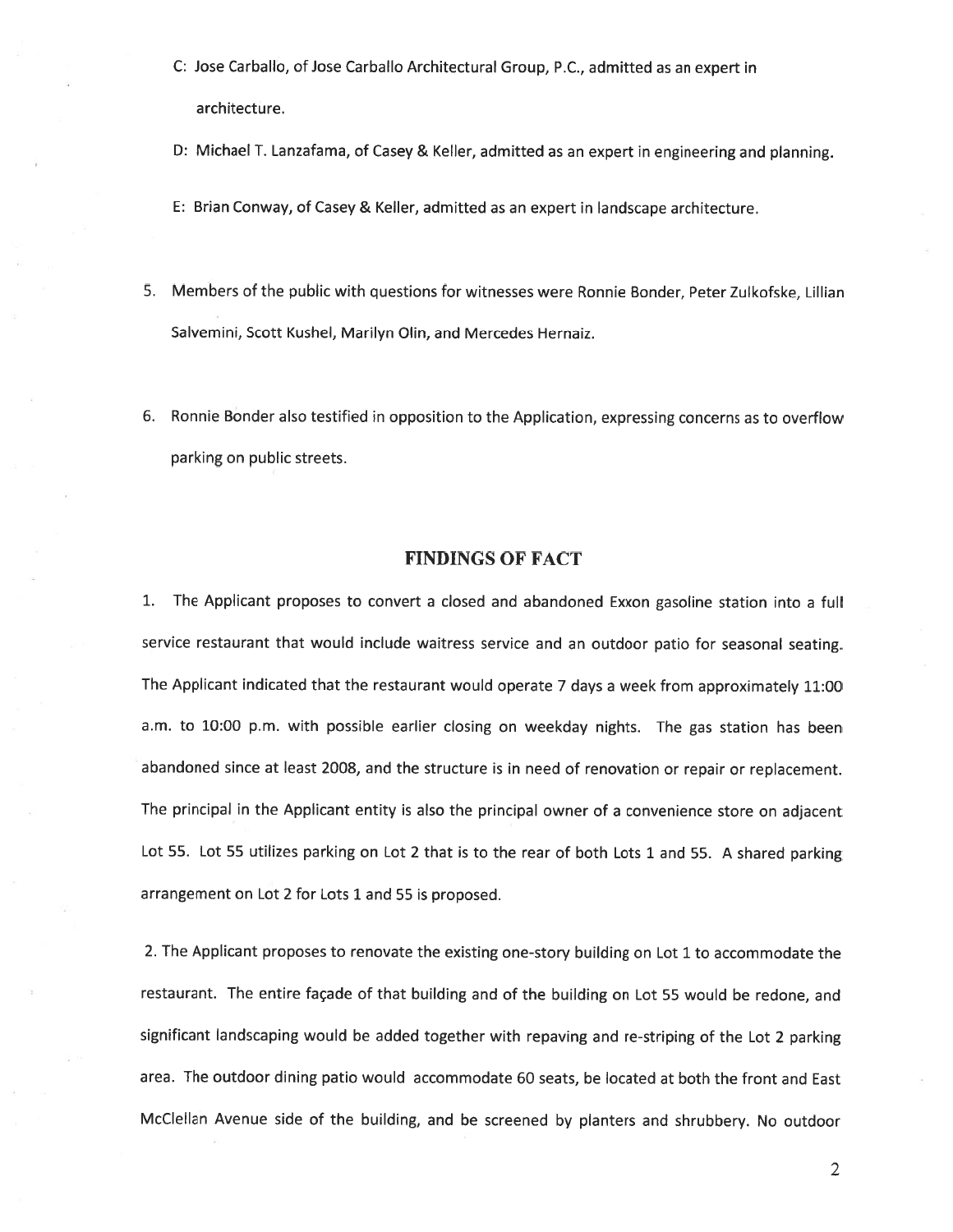music would be <sup>p</sup>layed or performed. Parking would be located on Lot <sup>2</sup> to the rear of the building with vehicular entry and exit at East McClellan Avenue, and via <sup>a</sup> driveway off North Livingston Avenue. That driveway is on an existing <sup>20</sup> feet wide easement granted by the owner of Lot <sup>54</sup> for the benefit of Lots 1, <sup>2</sup> and 55. <sup>A</sup> new stockade fence would be erected along adjacent Lot <sup>53</sup> to provide screening of the parking area and privacy for that residential property.

3. The gas station operation included front yard parking that would be eliminated. The minimal existing landscaping on Lot <sup>1</sup> would be substantially improved. Construction as originally propose<sup>d</sup> would be in two <sup>p</sup>hases with the first involving the reconstruction of the restaurant building and the second stage involving the repaving and exterior work on Lots <sup>2</sup> and 55. LED lighting would be installed in the rear of the site.

4. During the course of the hearing, Applicant's exper<sup>t</sup> Mastronardy was replaced by experts Lanzafama and Conway. The Applicant made several design changes as shown in the Plans prepare<sup>d</sup> by Casey & Keller dated March 14, 2014. These eliminated some requested variances and also addressed comments and questions raised by the Board. The Applicant also made corrections to the drainage <sup>p</sup>lan, in accordance with the suggestions in the Township Engineer's memo dated November 22, 2013, which would correct <sup>a</sup> draining issue affecting the adjoining property owners. The two parking spaces propose<sup>d</sup> on the East McClellan Avenue side were replaced with landscaping, and <sup>a</sup> proposed loading area there McClellan Avenue was moved to the rear of the site. <sup>A</sup> reques<sup>t</sup> for <sup>a</sup> free-standing monument sign was withdrawn. The driveway from North Livingston Avenue to Lot <sup>2</sup> would be one-way for entry only and appropriate signage would be installed.

5. To address further concerns of the neighbors, the landscaping and lighting were revised by the Applicant's landscape architect, Brian Conway, who reduced the height of the light poles on Lot <sup>2</sup> to <sup>15</sup> feet; thereby reducing the foot candle measurements at the property line. Shields on the lights were included to remove any spiltover, and the proposed 6-foot solid wood fence would also buffer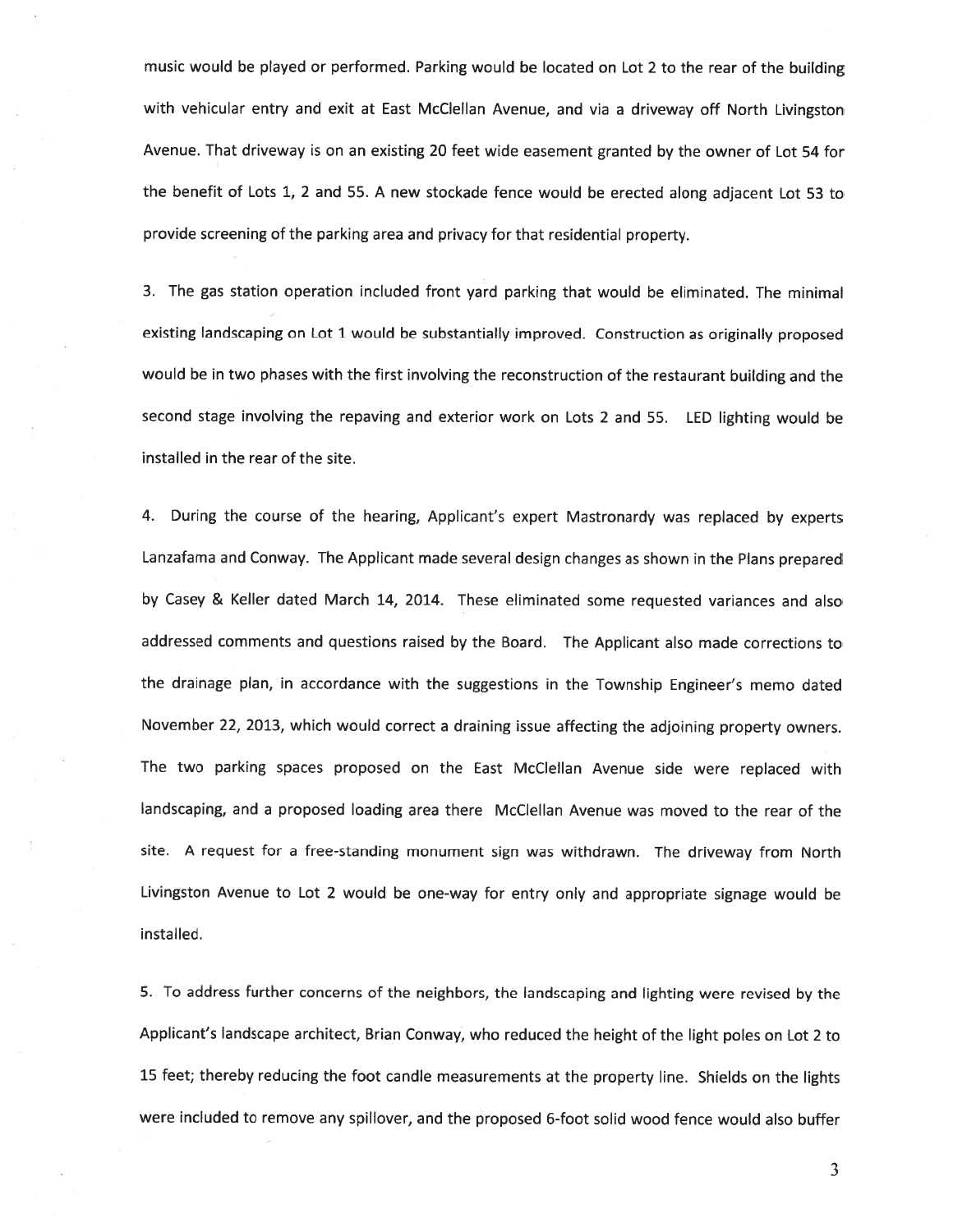those properties. An existing fence along the property line would be repaired or replaced if necessary. The landscaping of the outdoor seating area was redesigned to provide plantings and boulders for better separation from the sidewalk and vehicular traffic.

6. The final proposa<sup>l</sup> provides for 48 parking spaces as required by Township Code Section 170-94 for the presen<sup>t</sup> uses on Lot 55 plus the interior seating of the proposed restaurant. Three of those spaces would handicap van accessible. However, although the parking would be adequate for up to 20 exterior seas under an annual seasonal outdoor seating permit, <sup>a</sup> parking variance is required for the planned 60 outdoor seats.

7. Certain variances were requested by the Applicant as follows:

A: A rear yard setback variance for Lot 1 from the provisions of Township Code Section 170- 108.C.(4) which requires <sup>a</sup> 25-foot setback. The projection of the roof of the restaurant building will be only 16.1 feet from the rear property line; resulting in <sup>a</sup> variance reques<sup>t</sup> of 8.9 feet. Mr. Lanzafama testified that the variance is justified under the provisions of NJ.S. 40:55D-70.c.(1) because of the shallow depth of the lot, the design which will provide adequate light, air and space, and because there would be no substantial detriment to the public good, and that the proposed renovation of the building will provide an esthetic improvement and appearance and there will be no detriment to the Zone Plan or Zoning Ordinance.

B: The Applicant requests approval for 60 outdoor seats, whereas Township Code Section 170- 92.1 provides for <sup>a</sup> maximum of only 20 outdoor seats without need for added parking; resulting in <sup>a</sup> parking variance request. Mr. Lanzafama testified that the Applicant will be providing sufficient parking to accommodate the additional 40 outdoor seats, and that the extensive landscaping will mitigate any impact of the seating that will be in the front yard facing <sup>a</sup> heavily traveled street. By providing for beautification of the property for outdoor seating with adequate parking, the purposes of zoning and the Township's goals of creating inviting streetscapes and interactions between community members are advanced in the opinion of Mr.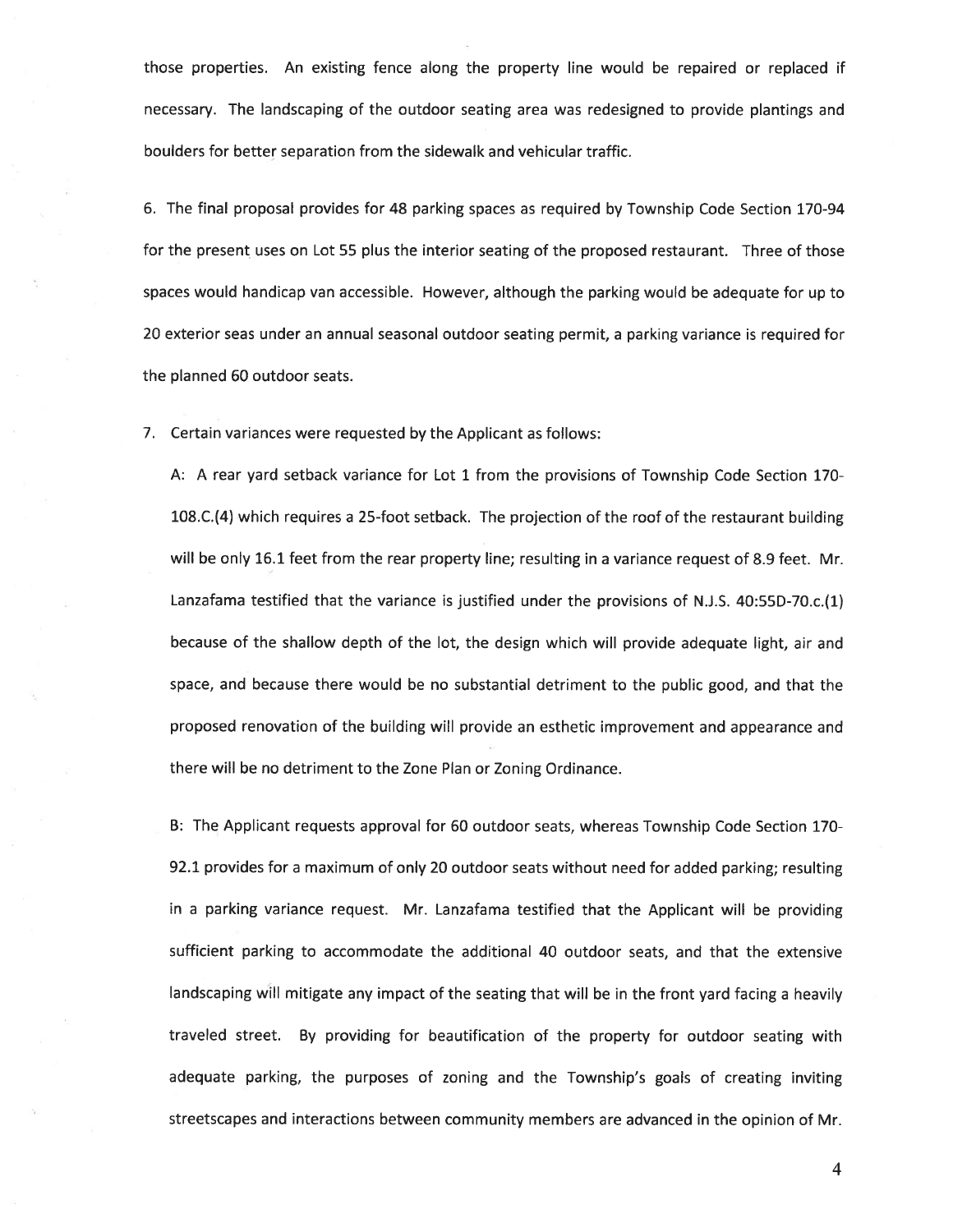Lanzafama and <sup>a</sup> variance for <sup>a</sup> total of <sup>60</sup> seasonal outdoor seats without any increase in parking is justified under N.J.S. 40:55D-70.c.(2).

C: Township Code Section 170-108.C.(2)(a) requires <sup>a</sup> 12.5 foot front yar<sup>d</sup> setback for parking, whereas the proposed parking on Lot <sup>2</sup> will be <sup>11</sup> feet from East McClellan Avenue; thus requiring <sup>a</sup> 1.5 foot variance. Mr. Lanzafama testified that this too would be justified under the c.(2) statutory provisions and that the landscaping mitigates the effect of the minor violation and allows sufficient and adequate parking with sufficient room to maneuver and therefore promotes safety.

D. The Applicant also requested <sup>a</sup> variance from the provisions of Township Code Section 170- 90.N.(1)(i) to permit utilization of LED technology for illumination of reverse channel lettering on <sup>3</sup> wall signs. The Applicant presented testimony that this type of LED lighting has become the industry standard and that it would have no greater impact or visibility than other approve<sup>d</sup> forms of diffused or indirect lighting. There would be no detriment to the Zone Plan or Zoning Ordinance by <sup>a</sup> gran<sup>t</sup> of this variance and there would be no detriment to the public good. The <sup>p</sup>lanning expert, Lanzafama, testified that the variance was justified therefore under the provisions of N.J.S. 40:55D-70.c.(2).

E. The Applicant proposes <sup>a</sup> partial parking setback on Lot 2, from the adjacent residential property, of 9.68 feet, whereas <sup>10</sup> feet are required by Township Ordinance Code 170-108.C.(3); so that <sup>a</sup> variance of 0.32 feet is requested. This is necessary to provide <sup>a</sup> small bump-out for efficient vehicle maneuvers in and out of <sup>a</sup> parking space that would not be as safe without the variance. Accordingly, it would provide <sup>a</sup> safer maneuver and Mr. Lanzafama testified that gran<sup>t</sup> of the variance would be in accordance with the provisions N.J.S. 40:55D-70.c.(2).

8. Lot <sup>55</sup> contains <sup>6</sup> existing non-conforming conditions that will continue unchanged.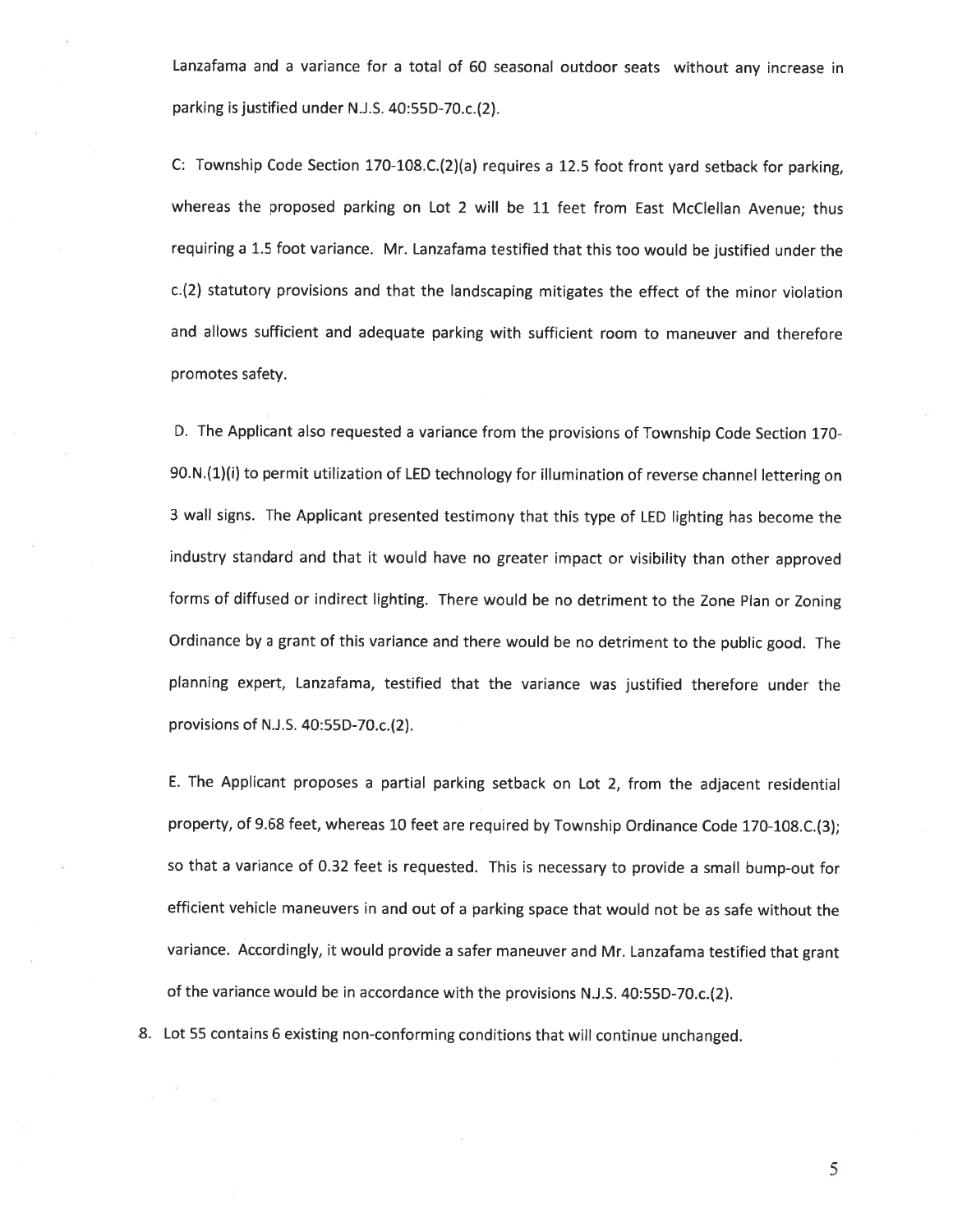#### CONCLUSIONS OF THE BOARD

- 1. The Board finds that the Applicant has satisfied the statutory criteria for preliminary and final approva<sup>l</sup> of the Site Plan which is hereby granted, including the variances requested as more specifically set forth herein and as justified by the testimony of exper<sup>t</sup> Lanzafama.
- 2. The Board hereby grants and approves the following variances as requested by the Applicant:

A: A rear yard setback variance on Lot 1, from the provisions of Township Code Section 170- 108.C.(4), of 8.9 feet for the rear yard roof projection.

B: A variance from the provisions of Township Code Section 170-108.C.(2) of 1.5 feet on Lot 2 for the parking setback from East McClellan Avenue.

C: <sup>A</sup> variance of .32 feet on Lot <sup>2</sup> from the provisions of Township Code Section 170-108.C.(3) for <sup>a</sup> setback of 9.68 feet, where 10 feet are required.

D: <sup>A</sup> variance from the provisions of Township Code Section 170-92.1 to permit <sup>a</sup> total of 60 seasonal outdoor seats on Lot 1 without additional parking.

E: <sup>A</sup> variance from the provisions of Township Code Section 170-90.N.(1)(i) to permit utilization of diffused LED lighting for the illumination of the three wall signs with reversed channel lettering that will be erected on the building on Lot 1.

3. This approva<sup>l</sup> is subject to the following conditions as agree<sup>d</sup> to on the record by the Applicant:

A. The site shall be developed in three phases as follows:

Phase 1 shall include the Lot 2 parking area except for the staging area for Lot 1 construction.

Phase 2 shall be for the Lot 1 construction, with equipment entry, exit and staging only on Lot 2 from East McClellan Avenue.

Phase 3 shall be for Lot 55 improvements and completion of all other work.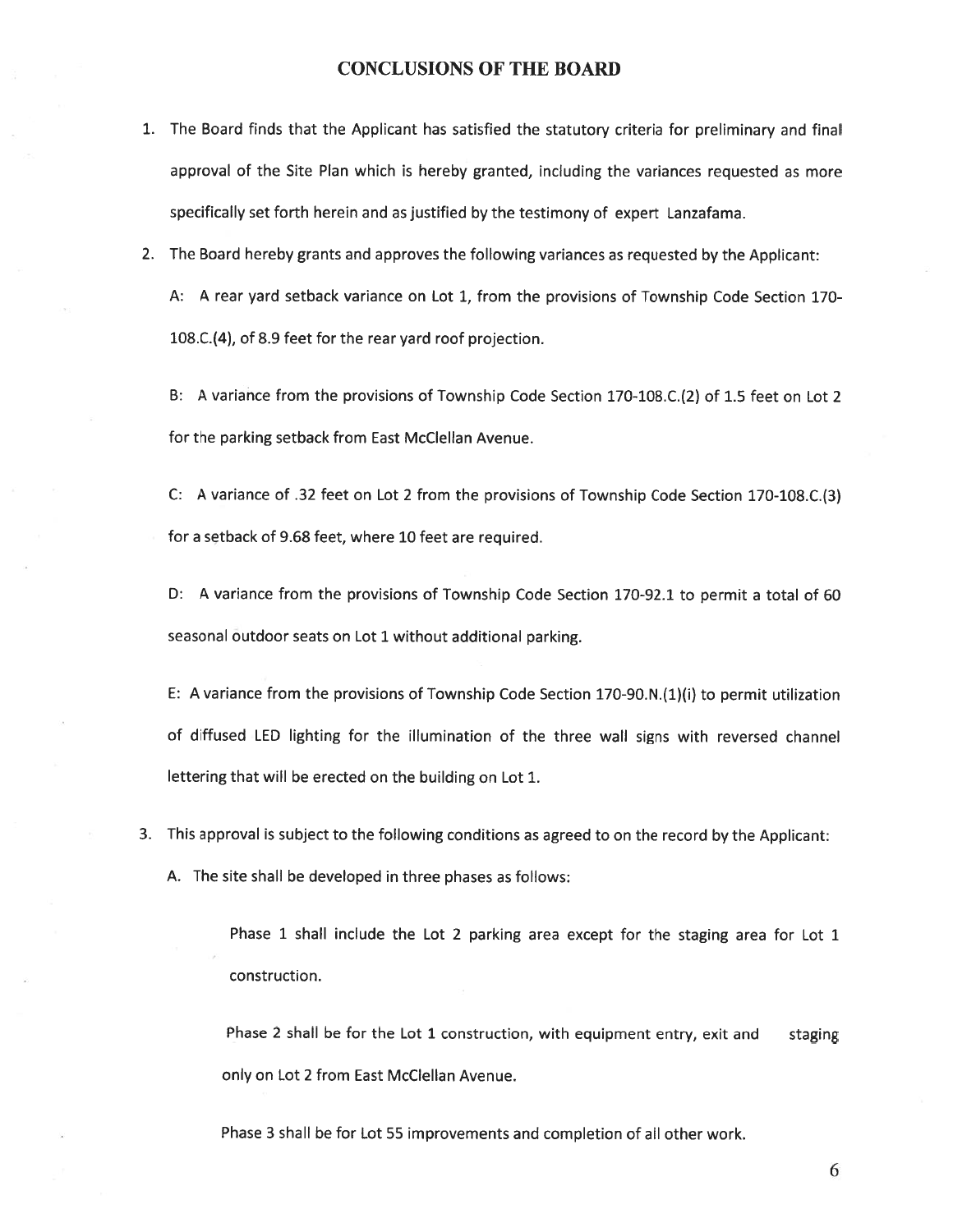B: There shall be no left turns by vehicles exiting the site onto Livingston Avenue, and appropriate signage shall be installed to control said traffic.

C: All documents relating to the easement for the driveway from South Livingston Avenue to Lot 2 shall be subject to review by the Board Attorney for consistency with the site plan approvals granted herein. If any further agreements in respec<sup>t</sup> of such easement are needed for effectuation of the Board's approva<sup>l</sup> of the Application they shall recorded with the County before any permits are issued.

D: The Applicant shall provide <sup>a</sup> recycling plan fully compliant with Township Code Section 232.4 requirements prior to issuance of <sup>a</sup> Certificate of Occupancy.

E: Prior to the issuance of any permits the Applicant shall provide <sup>a</sup> certification to the satisfaction of the Township Engineer and the Township Construction Official as to appropriate safety control precautions that shall be taken during subsoil excavations, in order to (1) eliminate the potential for any explosive hazards reaching or exceeding the established Lower Explosive Limits, and, (2) to minimize vapor intrusions to adjacent properties.

F: Before issuance of <sup>a</sup> Certificate of Occupancy, the Township Engineer shall be provided with satisfactory documentation that <sup>a</sup> licensed site remediation professional has certified that all applicable State standards have been met.

G: The Applicant shall obtain <sup>a</sup> Tree Removal Permit before any other permits are issued.

H. No live, recorded, transmitted or otherwise audible music shall be <sup>p</sup>layed or performed outdoors. There shall be no serving in the outdoor seating area after sunset.

I. The Applicant shall satisfy the requirements of the Township Engineer's March 28, 2014 memo, specifically those on pages 3 through 6.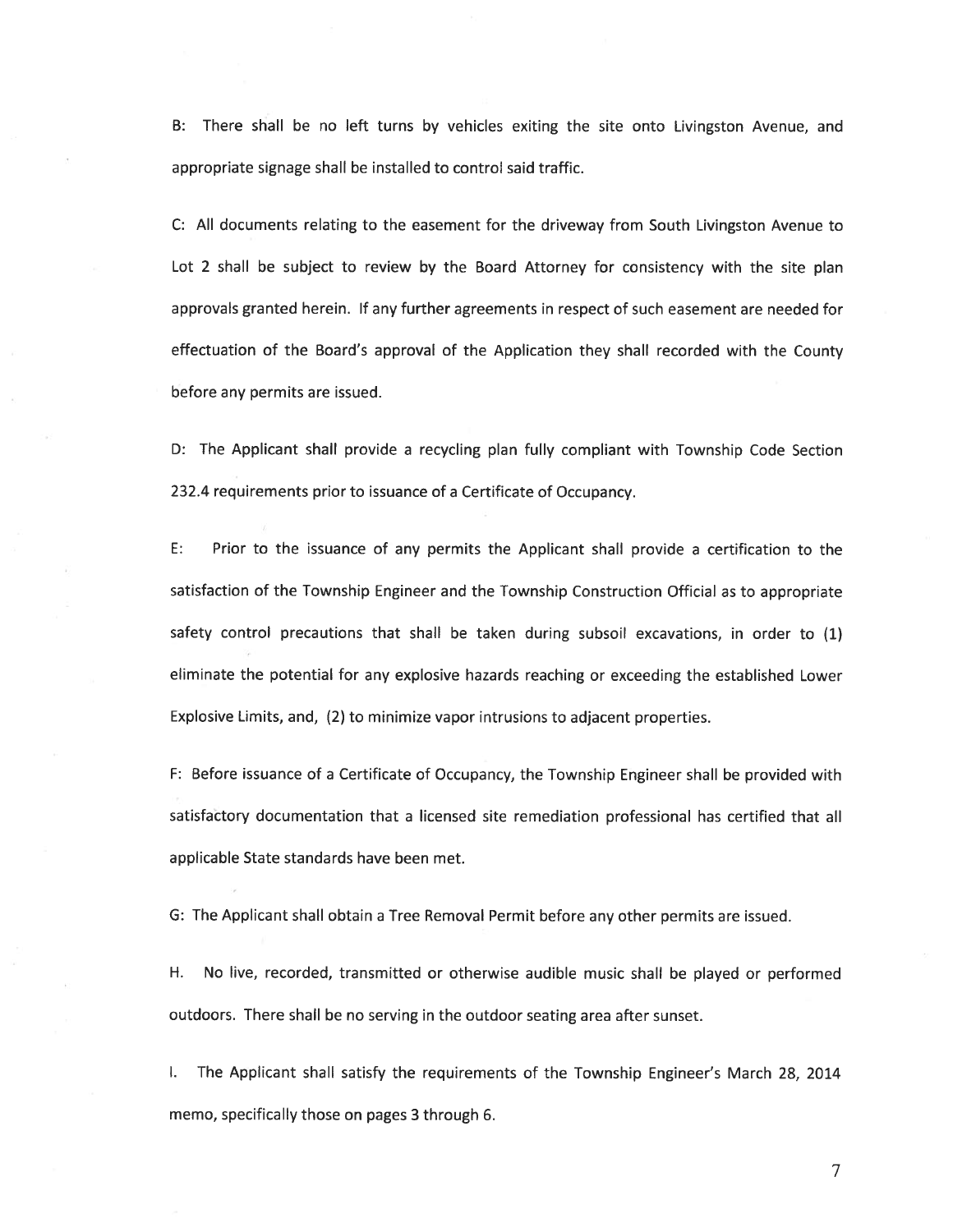J. All Plans shall be conformed to the provisions of this Resolution and to the testimony and conditions set forth on the record prior to the issuance of any permit other than <sup>a</sup> Tree Removal Permit.

K. The Board's Model Conditions of Approval attached hereto are incorporated herein.

L. Conditions C, E, G, and J above, and Model Conditions of Approval 6, 8.a, 11.b, 14, 17 and 18 shall be complied with before any permits other than <sup>a</sup> Tree Removal Permit shall be issued.

NOW THEREFORE, for the reasons set forth herein and as stated on the record by the Members of the Planning Board of the Township of Livingston, it is resolved that Preliminary and Final Site Plan approva<sup>l</sup> for the Amended Application, with variances, be and is hereby granted and approved, subject to the terms and conditions as set forth herein. This resolution is <sup>a</sup> memorialization of the decision of the Planning Board of the Township of Livingston made on April 1, 2014 wherein Members Dinar, Leopold, Anthony, Kalishman, Kimmel, Meade, Santola, Alternate No. <sup>2</sup> Wishnew (in <sup>p</sup>lace and stead of Member Ratner), and Chairman Klein voted in accordance with the terms and conditions set forth herein, the remaining Members being absent.

JAKO.

Peter M. Klein, Chairman

<sup>I</sup> hereby certify this to be <sup>a</sup> true and accurate copy of the Resolution adopted by the Planning Board of the Township of Livingston on May 6, <sup>2014</sup> memorializing the decision of the Planning Board made on April 1, 2014.

Jackie Coombs Hollis, Secretary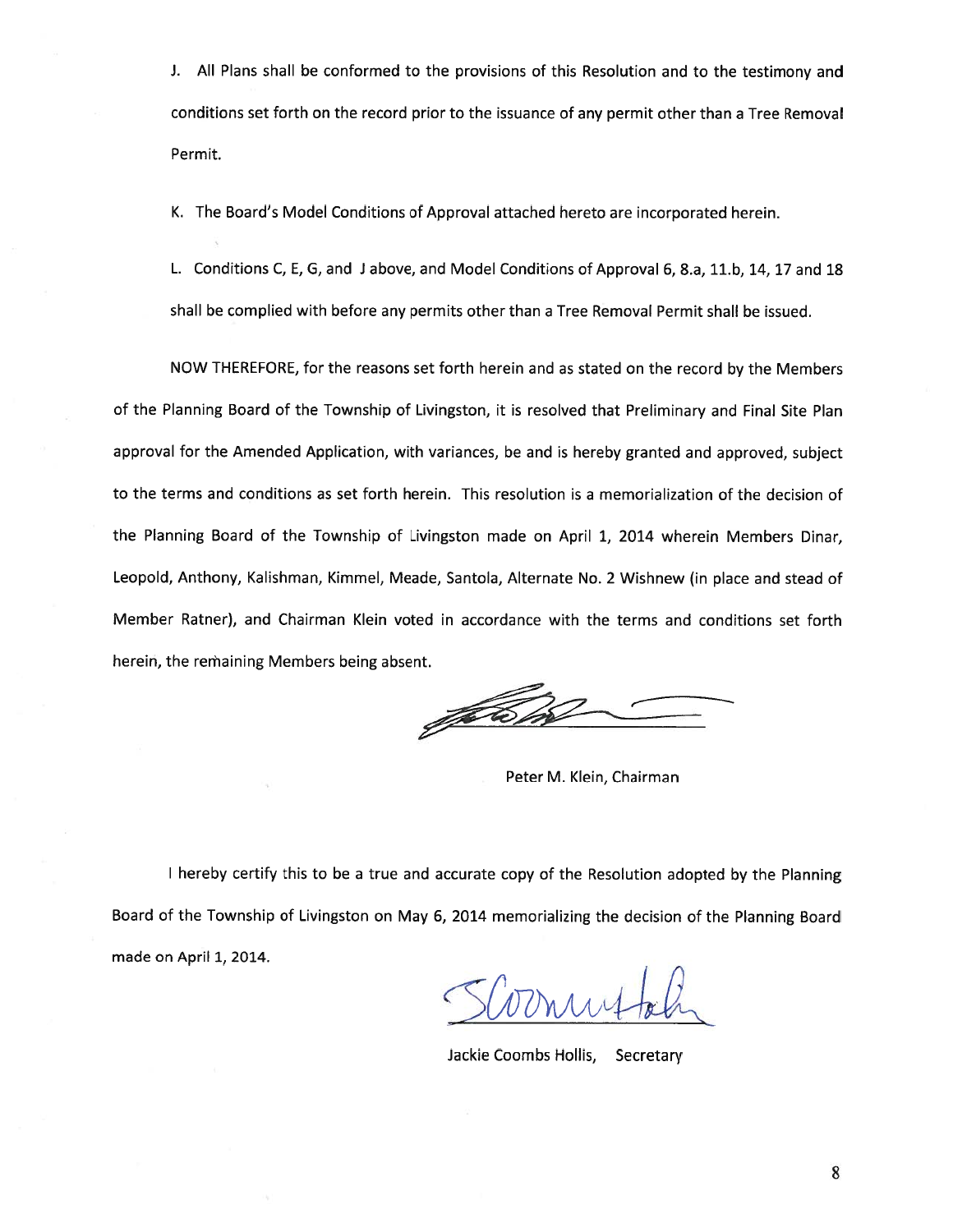# Model Conditions of Approval (As Amended through February 12, 2013)

Every application turns on its own facts and is judged on its own merits. Listed below are models of conditions which may be considered "standard". A standard can be tailored to specific circumstances, and may not always apply. Other or additional conditions may be tailored for any application.

### 1. Architecture

- a. Rooftop ancillary structures and equipment (other than alternative small energy systems and communications equipment) shall be screened by material compatible with the exterior finish of the building and matching the exterior color of the building as closely as possible.
- b. Enclosures of trash bins, recycling bins or dumpsters shall be of the same type of materials and the same color as the exterior finish of the building.

## 2. Blasting

In the event that blasting be necessary on the Site, the following conditions shall apply in addition to all requirements of federal law or regulations:

- a. All blasting operations shall be performed in strict compliance with N.J.S.A.  $21:1A-128$  et seq. and N.J.A.C. 12:190-1.1 et seq., or superseding requirements.
- b. A pre-blast inspection of all structures on all properties adjacent to the Site or within 200 feet of the intended blasting location (whichever is the greater distance) shall be conducted at Applicant's expense. It shall be conducted no more than 60, nor less than 30, days before blasting commences. A written repor<sup>t</sup> of the inspection results shall be provided to the owner of each structure inspected within 10 days after completion of the inspection.
- c. Blasting shall occur only between 10:00 a.m. and 3:00 p.m. on Monday through Friday. Blasting during other hours may be permitted, temporarily, by the Township Engineer upon his finding that <sup>a</sup> condition constituting an emergency exists and necessitates such permission.
- d. Applicant shall coordinate all blasting with the Livingston Police and Fire Departments. If traffic control is required, it shall be provided at Applicant's expense.
- e. Applicant shall give the Township Engineer, the Chief of Police, the Fire Chief, and all owners of structures required to be inspected under "b" above, written notice of scheduled blasting operations to be received not less than 20 days, nor more than 40 days, prior to their commencement. If scheduled blasting operations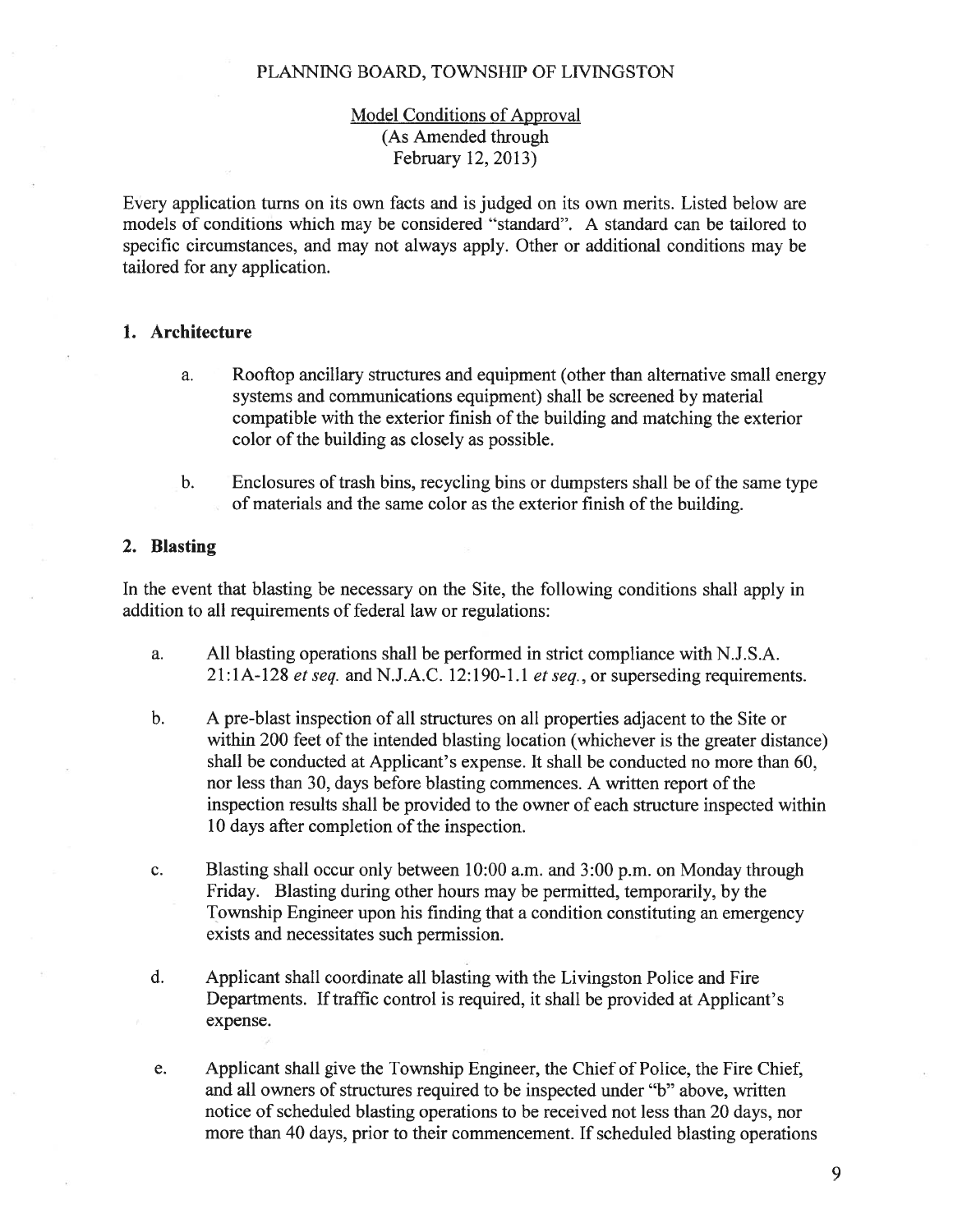are delayed or suspended they shall not be resumed until new notice has been <sup>g</sup>iven and received. All notices shall include the name and telephone number of Applicant's representative for purposes of receiving and responding to questions and comments.

f. These conditions do not supersede any requirements of law or regulation that are more strict or restrictive.

## 3. Cleanliness During Demolition or Construction

- a. At the close of each work day the Site shall be thoroughly cleaned and all trash and construction debris, including that within buildings under construction. shall be placed in covered dumpsters. Dumpsters shall be removed from the Site, and replaced, before they overflow.
- b. Not less often than weekly, and whenever else required by the Construction Official or the Township Engineer, the public streets adjacent to the Site shall be manually or mechanically broom swep<sup>t</sup> to remove dirt, mud or debris originating from the Site and located within 500 feet of the Site.
- c. Dust suppression methods acceptable to the Construction Official and the Township Engineer shall be utilized on the Site.

### 4. Deeds & Easements

- a. All conditions of approval that are continuing conditions shall be set forth within all deeds executed with regard to the Site.
- b. All deeds, easements, dedications or restrictions required by this approva<sup>l</sup> shall be subject to review and approva<sup>l</sup> by the Board Attorney prior to signing and shall be filed for recordation after such approval. The Applicant shall submit proo<sup>f</sup> of such recordation to the Board Secretary, the Township Engineer and the Construction Official prior to the issuance of any permits.

### 5. Detention Basins

- a. Stormwater managemen<sup>t</sup> basins shall be established on lots created for that purpose only. No structures that are not an approve<sup>d</sup> par<sup>t</sup> of the stormwater managemen<sup>t</sup> system shall be erected on any such lot. Such basins, together with their required landscaping and fencing, shall be completed, and shall have been inspected and approved by the Township Engineer, prior to issuance of the first Certificate of Occupancy.
- b. If the approval of the Application calls for title to such <sup>a</sup> lot to be transferred to the Township; at such time as the Township accepts any new streets or roads on the Site, title to the lot shall be conveye<sup>d</sup> to the Township provided that the Township Engineer is then satisfied that the basin has been constructed in full compliance with all applicable requirements. The deed conveying such title shall be subject to prior approva<sup>l</sup> by both the Board Attorney and the Township Attorney.
	- c. <sup>A</sup> maintenance <sup>p</sup>lan meeting the requirements of the Residential Site Improvement Standards or the Township's Stormwater Control Ordinance, or both, as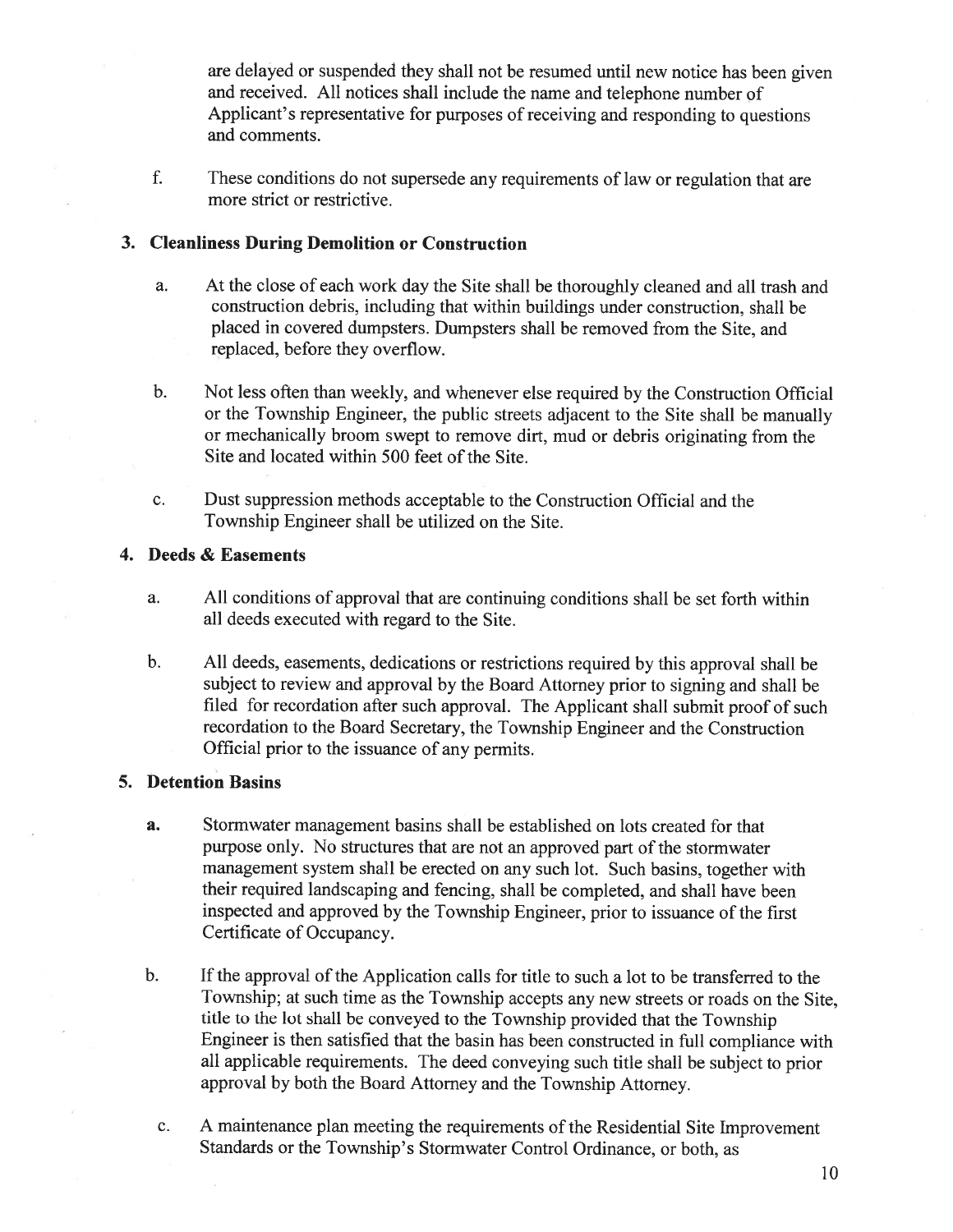applicable, shall be prepare<sup>d</sup> by Applicant and shall have received the approva<sup>l</sup> of the Township Engineer prior to issuance of any construction permit. Any future revisions to the maintenance <sup>p</sup>lan shall not become effective until the Township Engineer's approval shall have been obtained.

d. Unless maintenance of the basin is assumed by the Township or <sup>a</sup> public agency as its direct responsibility, (1) the maintenance <sup>p</sup>lan and any future revisions of it shall be recorded upon the deed of record for the property in terms approve<sup>d</sup> in advance by both the Board Attorney and the Township Attorney; and, (2) the Applicant shall provide <sup>a</sup> performance bond for such maintenance, including landscaping and cleanliness.

#### 6. Final Plans

Prior to the issuance of any Township permit for demolition of any structure. preparation of the Site, or construction of any improvement:

- a. The full text of all of the conditions of this approval, and all <sup>p</sup>lan changes agree<sup>d</sup> to in the course of the hearing, shall be set out on final <sup>p</sup>lans submitted to the Construction Official, the Township Engineer and the Board Secretary; and
- b. Such final <sup>p</sup>lans shall have been reviewed by the Board Secretary or the Board's Planning Consultant for determination of whether the <sup>p</sup>lans conform to the Board's approvals and shall then have been signed by the Board Chairman, the Board Secretary and the Township Engineer.
- c. Such final plans shall comply with the Uniform Construction Code and the Barrier Free Subcode as then in force in the State of New Jersey. If, during performance of work pursuan<sup>t</sup> to the Board's resolution and permits that have been issued, field conditions indicate need for change(s), such need shall be called to the attention of both the Construction Official and the Township Engineer for approva<sup>l</sup> of any such change before it is implemented. If any such change is significant, permission to amend the Site Plan may have to be sought from the Planning Board. Until all requirements under approve<sup>d</sup> <sup>p</sup>lans and the Uniform Construction Code, including accessibility requirements, have been completed or bonded, any certificates of occupancy issued shall be temporary certificates only.

### 7. Flood Hazards

- a. Insert on the final site <sup>p</sup>lan and/or subdivision map <sup>a</sup> metes and bounds description of all flood hazard areas located on the Site.
- b. Insert in all deeds for individual lots that contain or are adjacent to flood hazard areas, and on the preliminary and final subdivision maps or <sup>p</sup>lats, the following covenant: "The lands designated herein contain flood hazard areas. There shall be no disturbance of any kind as to any flood hazard area unless permitted byN.J.D.E.P. pursuan<sup>t</sup> to the Flood Hazard Control Act, N.J.S.A. 58:16A-50 et. seq. or superseding requirements."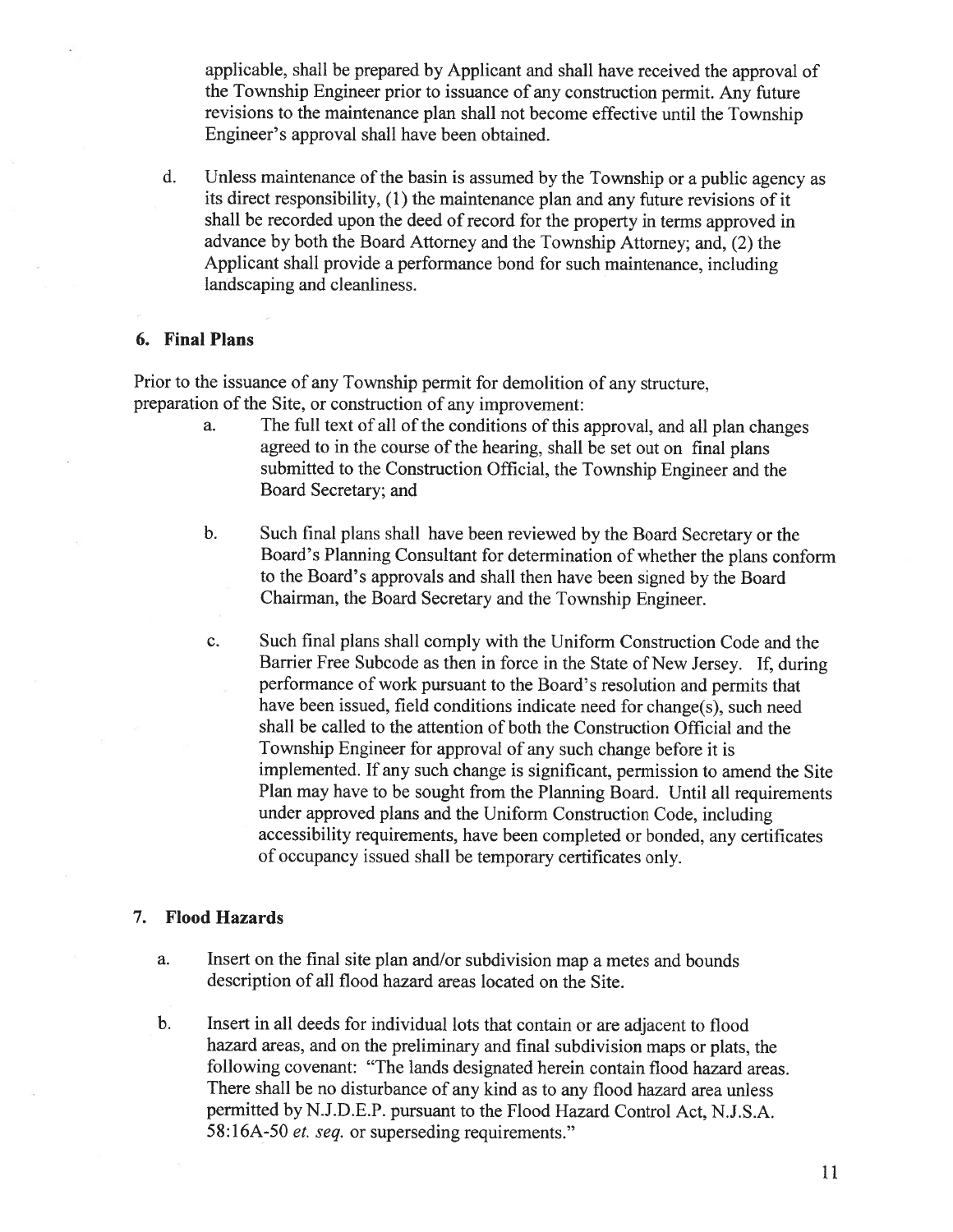#### 8. Guarantees and Bonds

- a. The approval of this Application is subject to the posting, with terms acceptable to the Township Engineer, of any and all required performance guarantees, bonds, soil erosion and sediment control approvals, and any other requirements of Township ordinances prior to the issuance of any permits for commencement of site preparation or construction.
- b. This approval is also conditioned upon the Applicant's providing, prior to issuance of the first Certificate of Occupancy, <sup>a</sup> performance guarantee acceptable to the Township Engineer for any aspects of the approved landscaping or fencing that has not been completed by the time of issuance of such certificate.

### 9. Landscaping & Environmental Protection

- a. All deciduous trees planted shall have <sup>a</sup> caliper of not less than 2.5 inches measured at <sup>a</sup> height of 4.5 feet above ground level. All evergreen trees planted shall have <sup>a</sup> height of 6.0 to 8.0 feet.
- b. Street shade trees shall be <sup>p</sup>lanted as required by Township Code § 170-72 and shall not be included in the calculation of Replacement Trees required by the Trees Ordinance.
- c. Any tree or other planting installed in accordance with the plans which dies shall be replaced, within the current or next planting season. in kind and at the same size as it had reached at the time of death; excep<sup>t</sup> that if it died more than three years after planting its replacement need not be larger than the size it had reached three years after <sup>p</sup>lanting. The same replacement requirements shall apply to any tree or other <sup>p</sup>lanting installed in accordance with the <sup>p</sup>lans if subsequently removed because of damage or disease.
- d. No tree existing on the Site at the time of filing of the application shall be removed unless removal is approved under the Trees Ordinance or by this Board. Every existing tree to be preserved shall be tagged and shall be shown on the Site Plan or Subdivision Plan. During site preparation and during construction, each such tree shall be protected by snow fencing or <sup>a</sup> more substantial means approved by the Construction Official. No soils, excavated materials, or any construction equipment or building materials, shall be stored or operated within <sup>a</sup> root protection zone that shall be the greater distance of (i) the crown drip line, or (ii) <sup>a</sup> distance equa<sup>l</sup> to caliper multiplied by one (1) foot, (but never less than eight (8) feet from the trunk of <sup>a</sup> tree to be preserved), or anywhere else where such soil or materials can adversely affect the health of trees to be preserved. All work done within the root protection zone shall be accomplished with hand tools.
- e. The grade of land located within the root protection zone shall not be raised or lowered more than three (3) inches unless compensated for by welling or retaining wall methods; but in no event shall welling or retaining walls be installed less than eight (8) feet from the trunk of <sup>a</sup> tree.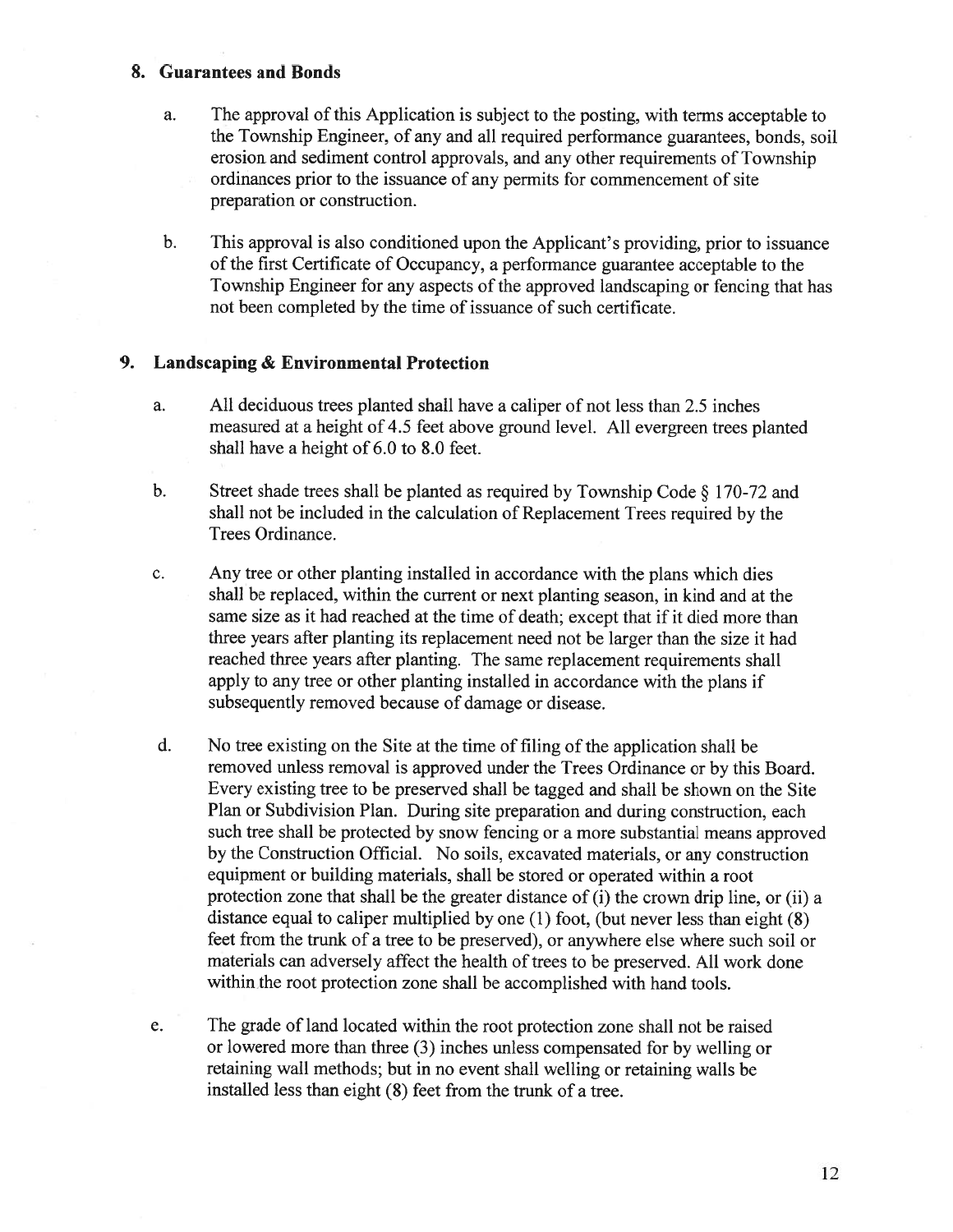- f. During site preparation or construction, no fuel storage, and no refueling, maintenance, repair or washdown of construction vehicles or equipment. shall occur within fifty (50) feet of any tree to be preserved.
- g. Any provision of the Trees Ordinance, Chapter <sup>306</sup> of the Code of the Township of Livingston, that establishes <sup>a</sup> conflicting standard or requirement shall control.
- h. No mulch shall be placed, or allowed to accumulate, within six inches of the trunk of any tree or shrub planted on the Site in compliance with this resolution. Mulch shall not be applied, or allowed to accumulate, elsewhere within the drip line of the tree or shrub to a depth in excess of four inches.

#### 10. Noise

- a. No site preparation, demolition or construction activity shall be performed on the Site on Sundays, or before 7:30 a.m. or after 5:00 p.m. on weekdays, or before 9:00 a.m. or after 5:00 p.m. on Saturdays or federal holidays.
- b. All vehicles and motorized machinery operated on the Site shall be equipped with properly operating mufflers.
- c. No site preparation, demolition or construction activity (other than authorized blasting) shall produce, at the property line, (i) continuous airborne sound at <sup>a</sup> sound level in excess of <sup>65</sup> dBa, or which has an octave band sound pressure level in decibels which exceeds the standards provided in <sup>32</sup> N.J.R. <sup>2230</sup> et. seq.. or (ii) impulsive sound in air which has <sup>a</sup> pea<sup>k</sup> sound pressure level in excess of <sup>80</sup> decibels, or (iii) impulsive sound in air which repeats more than four times in any hour and has <sup>a</sup> peak sound pressure level in excess of 50 decibels.
- d. Relief from these noise conditions may be permitted, temporarily, by the Township Engineer upon his finding that <sup>a</sup> circumstance constituting an emergency exists and necessitates such permission.

#### 11. Other Governmental Approvals

- a. Applicant shall comply with all applicable Federal, State and local laws and regulations and obtain any other governmental approvals required for implementation of this application as approved. If any other governmental agency or authority grants <sup>a</sup> waiver of or variance from any law, rule or regulation. or imposes any condition or requirement, which affects this approval or any of the conditions contained herein, then this Board shall have the right to review such action as it relates to this Board's approva<sup>l</sup> or conditions and to modify, amend or revoke its approval and/or conditions.
- b. No Township permit for demolition of any structure, or preparation of the Site or construction of any improvement shall be issued until proo<sup>f</sup> of reques<sup>t</sup> for such required approvals and any action thereupon, shall have been presented to the Construction Official and the Board Secretary by the Applicant.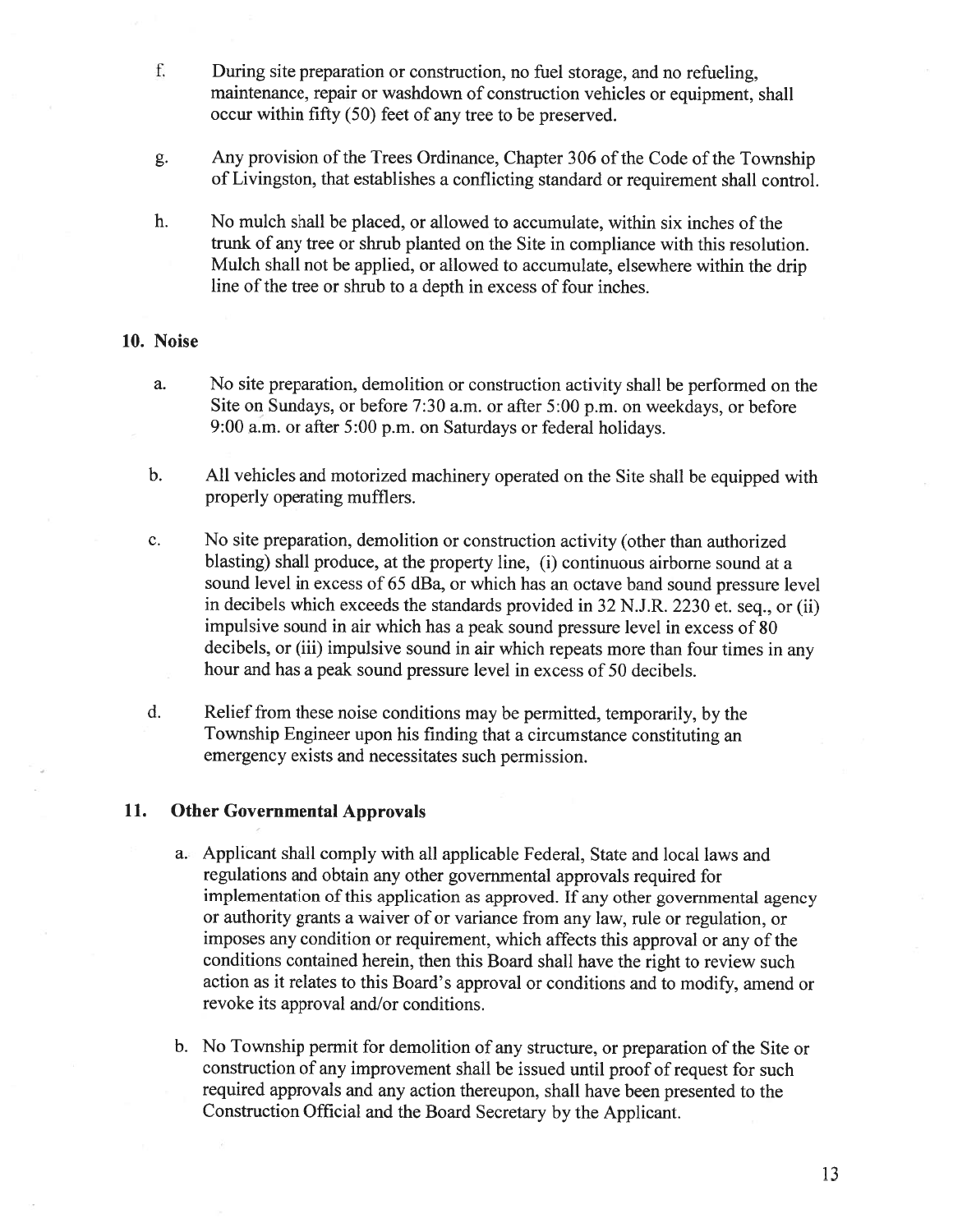## 12. Paving and Sidewalks

- a. Applicant shall install the top course of street paving:
	- (1) For residential development not later than the earlier of three (3) years after the issuance of the first Certificate of Occupancy or three (3) months after fifty percen<sup>t</sup> (50%) of residential units have received Certificates of Occupancy.
	- (2) For non-residential or mixed-use development, prior to issuance of the first Certificate of Occupancy.

b. All manholes, catch basins, and driveway curbs shall be ramped until the top course of street paving has been installed.

c. All sidewalks shall be constructed of concrete or of non-asphalt payers and shall be not less than four feet wide in <sup>a</sup> residence district or five feet wide in the Business Improvement District. Existing sidewalks that do not meet prior Township Code requirements shall be replaced to the standard for the new sidewalks.

### 13. Signs

The Board retains jurisdiction over any and all signs until the final Certificate of Occupancy has been issued.

### 14. Traffic and Parking Safety and Enforcement

- a. At the time of applying for <sup>a</sup> building permit the Applicant shall submit proof of having filed <sup>a</sup> written reques<sup>t</sup> pursuan<sup>t</sup> to, and in accordance with, N.J.S.A. 39:5A-1, requesting that N.J.S.A. 39:1-1 et seq. be made applicable to the roads, streets, driveways, parking areas, etc. within the Site. The Applicant shall provide proof of the governmental action on such reques<sup>t</sup> to the Construction Official prior to issuance of the final Certificate of Occupancy.
- b. Lines of sight established for entrance and exit driveways of the Site shall be shown on the as-built site <sup>p</sup>lans, and no structures, trees or <sup>p</sup>lants that would interfere with such lines of sight shall be permitted at any time.
- c. All traffic and parking provisions in the approve<sup>d</sup> site <sup>p</sup>lans or otherwise required by the Board's resolution shall be accomplished prior to issuance of the first Certificate of Occupancy.
- d. The Applicant shall comply with State law and applicable Township ordinances regarding handicapped parking and shall maintain such spaces and all the traffic and parking signage and markings on the Site in good order and repair.